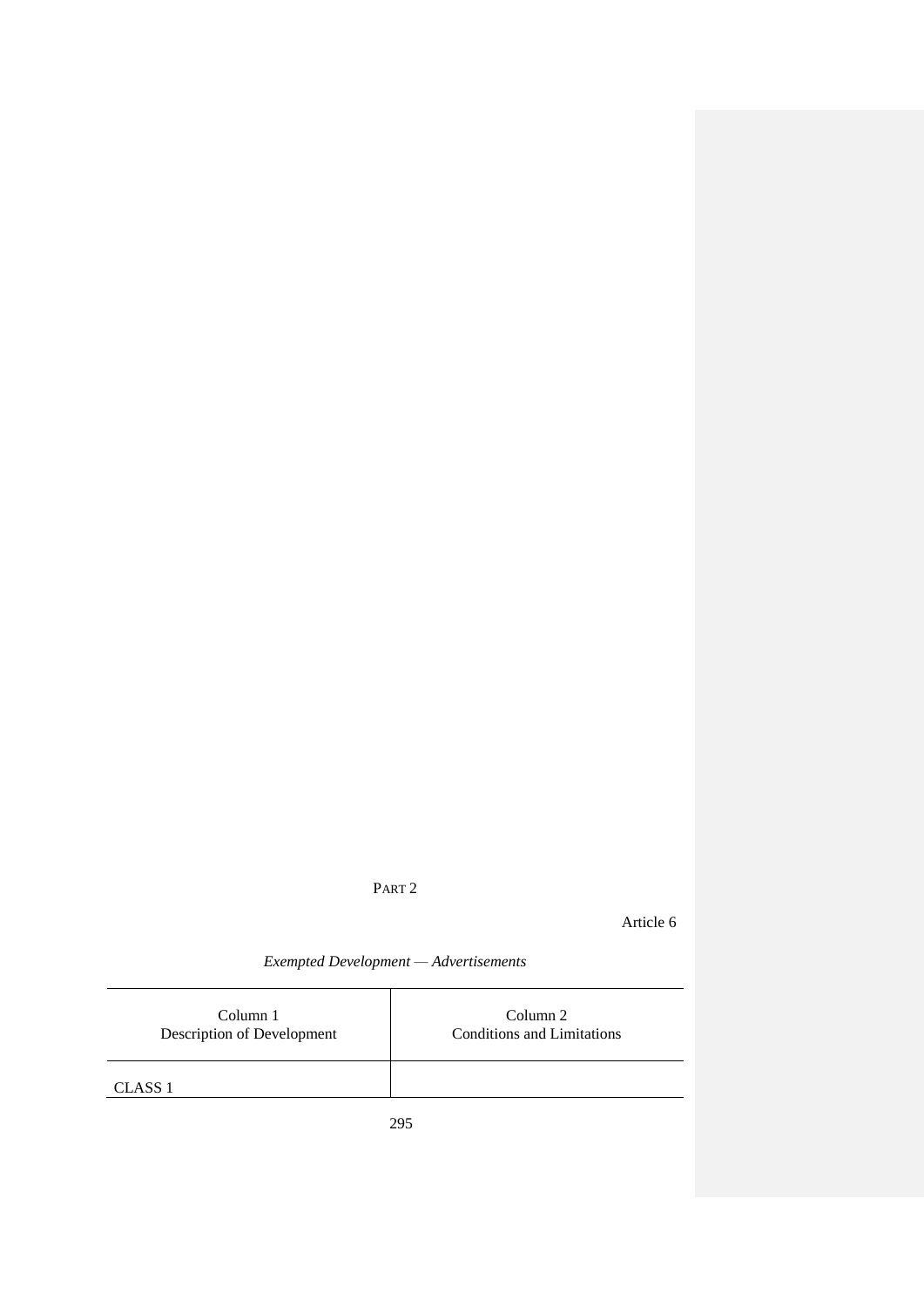Advertisements (other than those specified in classes 2, 3 or 5 of this Part of this Schedule) exhibited on business premises, wholly with reference to the business or other activity carried on or the goods or services provided on those premises.

1. The total area of such advertisements exhibited on or attached or affixed to the front of any building on the premises shall not exceed an area equal to 0.3 square metres for every metre length of such front, less the total area of any such advertisements exhibited on the premises but not exhibited on or attached or affixed to a building, and in any event shall not exceed 5 square metres.

2. The total area of such advertisements exhibited on or attached or affixed to any face of a building on the premises other than the front thereof shall not exceed 1.2 square metres and the total area of any such advertisements on such face which are illuminated shall not exceed 0.3 square metres.

3. The total area of such advertisements which are not exhibited on or attached or affixed to a building on the premises shall not exceed 3 square metres, of which not more than 1.5 square metres shall consist of advertisements which are illuminated.

- 4. (a) No part of any such advertisement which is not exhibited on or attached or affixed to a building on the premises, or of an advertisement structure on which it is exhibited, shall be more than 2.5 metres in height.
	- (b) No part of any such advertisement which is exhibited on or attached or affixed to a building on the premises shall be more than 4 metres in height above ground level.
- 5. Where any such advertisement projects more than 5 centimetres over any public road, the sign or other advertisement structure on which it is exhibited shall not be less than 2 metres above the level of such road and shall not project more than 1 metre over such road.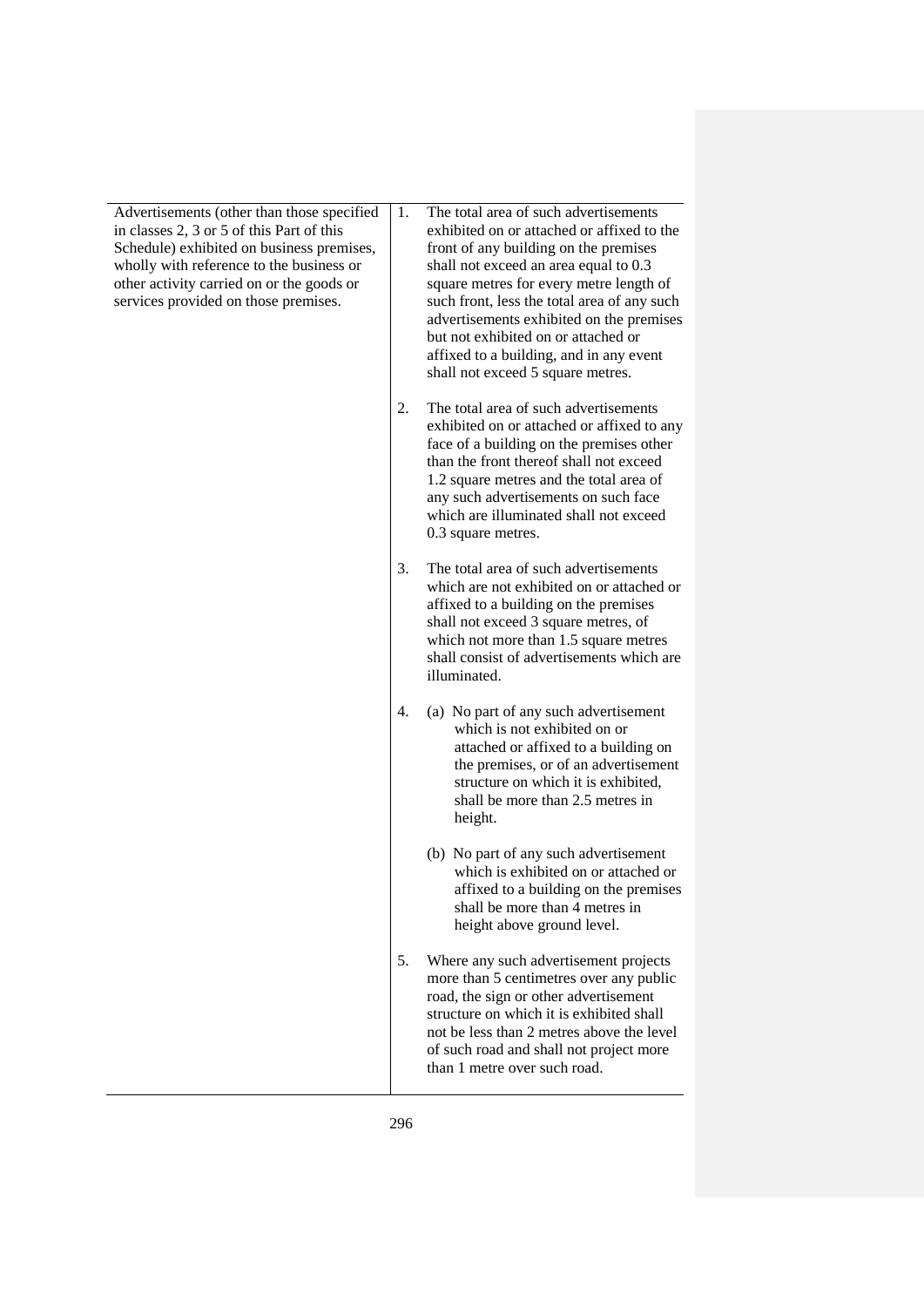|                                                                                                                                                                                                                                                                                                     | 6.<br>Where any such advertisement consists<br>of a circular sign and projects more than<br>5 centimetres over any public road, the<br>diameter of such sign shall not exceed 1<br>metre and no other such advertisement<br>shall be exhibited on a sign or other<br>advertisement structure projecting more<br>than 5 centimetres over such road.                                                                             |  |
|-----------------------------------------------------------------------------------------------------------------------------------------------------------------------------------------------------------------------------------------------------------------------------------------------------|--------------------------------------------------------------------------------------------------------------------------------------------------------------------------------------------------------------------------------------------------------------------------------------------------------------------------------------------------------------------------------------------------------------------------------|--|
|                                                                                                                                                                                                                                                                                                     | 7.<br>Where any one or more such<br>advertisements are exhibited on a<br>swinging or fixed sign or other<br>advertisement structure (other than a<br>circular sign) projecting more than 5<br>centimetres from any external face of a<br>building, the total area of such<br>advertisements shall not exceed 1.2<br>square metres and the area of any face of<br>any such advertisement shall not exceed<br>0.4 square metres. |  |
|                                                                                                                                                                                                                                                                                                     | 8.<br>No such advertisement shall contain or<br>consist of any symbol, emblem, model,<br>logo or device exceeding 0.6 metres in<br>height or any letter exceeding 0.3 metres<br>in height.                                                                                                                                                                                                                                     |  |
|                                                                                                                                                                                                                                                                                                     | 9.<br>No such advertisement shall cover any<br>part of any window or door of any<br>building on which the advertisement is<br>exhibited or to which it is attached or<br>affixed.                                                                                                                                                                                                                                              |  |
| CLASS 2<br>Illuminated advertisements exhibited as<br>part of any shop or other window display<br>on business premises and other<br>advertisements affixed to the inside of the<br>glass surface of a window of a business<br>premises or otherwise exhibited through a<br>window of such premises. | The total area of any advertisements so<br>exhibited shall not exceed one quarter of the<br>area of the window through which the<br>advertisements are exhibited.                                                                                                                                                                                                                                                              |  |
| CLASS <sub>3</sub><br>Advertisements displayed within a<br>business premises and which are not<br>visible from outside the premises.                                                                                                                                                                |                                                                                                                                                                                                                                                                                                                                                                                                                                |  |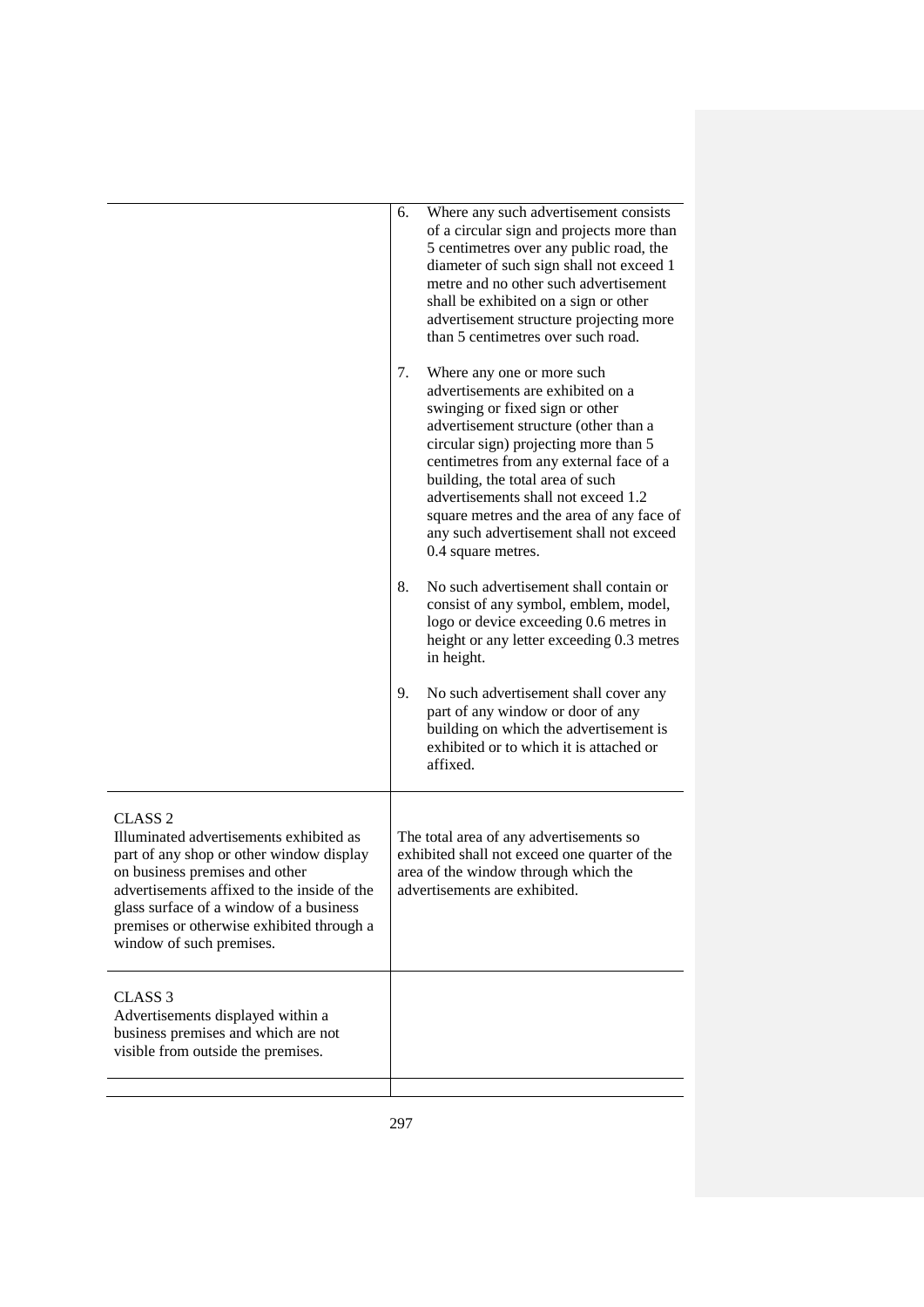| CLASS <sub>4</sub><br>An advertisement in the form of a flag<br>which is attached to a single flagstaff fixed<br>in an upright position on the roof of a<br>business premises and which bears no<br>inscription or emblem other than the name,<br>device or logo of a person or business<br>occupying the business premises.                                                                                               | Not more than one such advertisement shall<br>be exhibited on a business premises.                                                                                                                                                                                                                                                                                                                                                                                                    |
|----------------------------------------------------------------------------------------------------------------------------------------------------------------------------------------------------------------------------------------------------------------------------------------------------------------------------------------------------------------------------------------------------------------------------|---------------------------------------------------------------------------------------------------------------------------------------------------------------------------------------------------------------------------------------------------------------------------------------------------------------------------------------------------------------------------------------------------------------------------------------------------------------------------------------|
| CLASS <sub>5</sub><br>Advertisements, exhibited at the entrance<br>to any premises, relating to any person,<br>partnership or company carrying on a<br>public service or a profession, business or<br>trade at the premises.                                                                                                                                                                                               | 1.<br>No such advertisement shall exceed 0.3<br>square metres in area.<br>2.<br>Not more than one such advertisement,<br>or, in the case of premises with entrances<br>on different road frontages, one such<br>advertisement for each such frontage,<br>shall be exhibited in respect of each such<br>person, partnership or company on the<br>premises.                                                                                                                             |
| CLASS <sub>6</sub><br>Advertisements relating to any institution<br>of a religious, educational, cultural,<br>recreational or medical or similar<br>character, any guesthouse or other<br>premises (other than a hotel) providing<br>overnight guest accommodation or any<br>public house, block of flats, club, boarding<br>house or hostel, situated on the land on<br>which any such advertisement is exhibited.        | No such advertisement shall exceed 0.6<br>1.<br>square metres in area.<br>2.<br>No part of any such advertisement or an<br>advertisement structure on which it is<br>exhibited shall be more than 2.5 metres<br>in height above ground level.<br>Not more than one such advertisement<br>3.<br>or, in the case of premises with entrances<br>on different road frontages, one such<br>advertisement for each such frontage,<br>shall be exhibited in respect of any such<br>premises. |
| CLASS <sub>7</sub><br>Advertisements exhibited on land wholly<br>or for the most part enclosed within a<br>hedge, fence, wall or similar screen or<br>structure (not being land which is a public<br>park, public garden or other land held for<br>the use and enjoyment of the public, or a<br>part of a railway undertaking's enclosed<br>land normally used for the carriage of<br>passengers or goods by rail) and not |                                                                                                                                                                                                                                                                                                                                                                                                                                                                                       |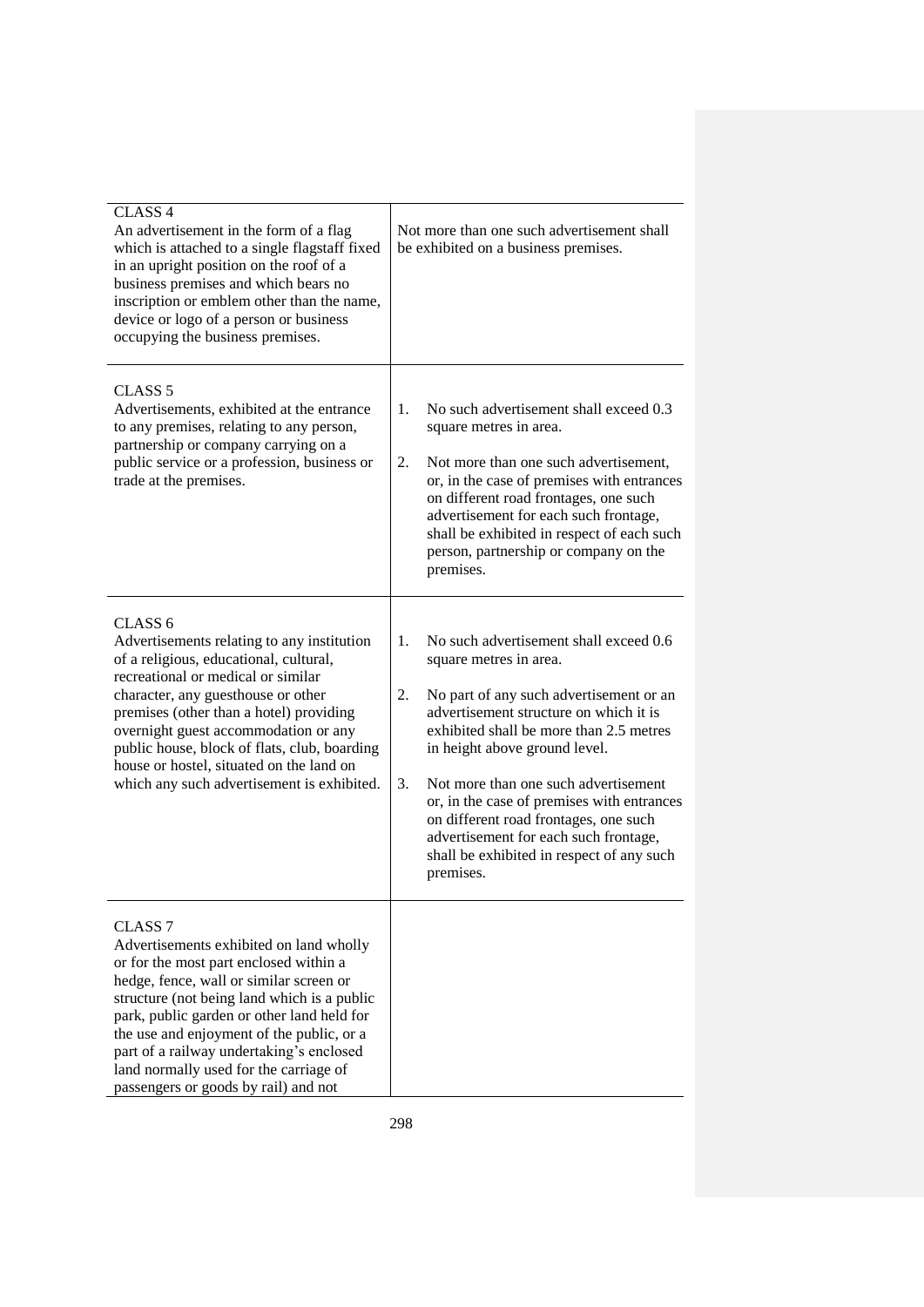| readily visible from land outside the<br>enclosure wherein it is exhibited.                                                                                                                                                                                                                                                                                                         |                                                                                                                                                                                                                                                                                                                                                                                                                                                                                                                                                                                                                                                                                                                          |
|-------------------------------------------------------------------------------------------------------------------------------------------------------------------------------------------------------------------------------------------------------------------------------------------------------------------------------------------------------------------------------------|--------------------------------------------------------------------------------------------------------------------------------------------------------------------------------------------------------------------------------------------------------------------------------------------------------------------------------------------------------------------------------------------------------------------------------------------------------------------------------------------------------------------------------------------------------------------------------------------------------------------------------------------------------------------------------------------------------------------------|
| <b>CLASS 8</b><br>Advertisements exhibited within a railway<br>station, bus station, airport terminal or<br>ferry terminal and which are not readily<br>visible from outside the premises.                                                                                                                                                                                          |                                                                                                                                                                                                                                                                                                                                                                                                                                                                                                                                                                                                                                                                                                                          |
| CLASS <sub>9</sub><br>Advertisements relating to the sale or<br>letting of any structure or other land (not<br>being an advertisement structure) on which<br>they are exhibited.                                                                                                                                                                                                    | 1.<br>The area of any such advertisement shall<br>not exceed-<br>(a) in the case of an advertisement<br>relating to the sale or letting of a<br>house, 0.6 square metres,<br>(b) in the case of an advertisement<br>relating to the sale or letting of any<br>other structure or land, 1.2 square<br>metres.<br>Not more than one such advertisement<br>2.<br>shall be exhibited on the structure or<br>other land.<br>$\mathfrak{Z}$ .<br>No such advertisement shall be<br>exhibited, and no advertisement structure<br>erected for the purpose of exhibiting<br>such advertisement shall remain on the<br>structure or land, for more than 7 days<br>after the sale or letting to which the<br>advertisement relates. |
| CLASS <sub>10</sub><br>Advertisements relating to the sale on or<br>before a date specified therein of goods or<br>livestock, and exhibited on land where<br>such goods or livestock are situated or<br>where such sale is held, not being land<br>which is normally used, whether at regular<br>intervals or otherwise, for the purpose of<br>holding sales of goods or livestock. | 1.<br>No such advertisement shall exceed 0.6<br>square metres in area.<br>2.<br>Not more than one such advertisement<br>shall be exhibited on the land concerned.<br>3.<br>No such advertisement shall be<br>exhibited, and no advertisement structure<br>erected for the purpose of exhibiting<br>such advertisement shall remain on the<br>land, for more than 7 days after the date                                                                                                                                                                                                                                                                                                                                   |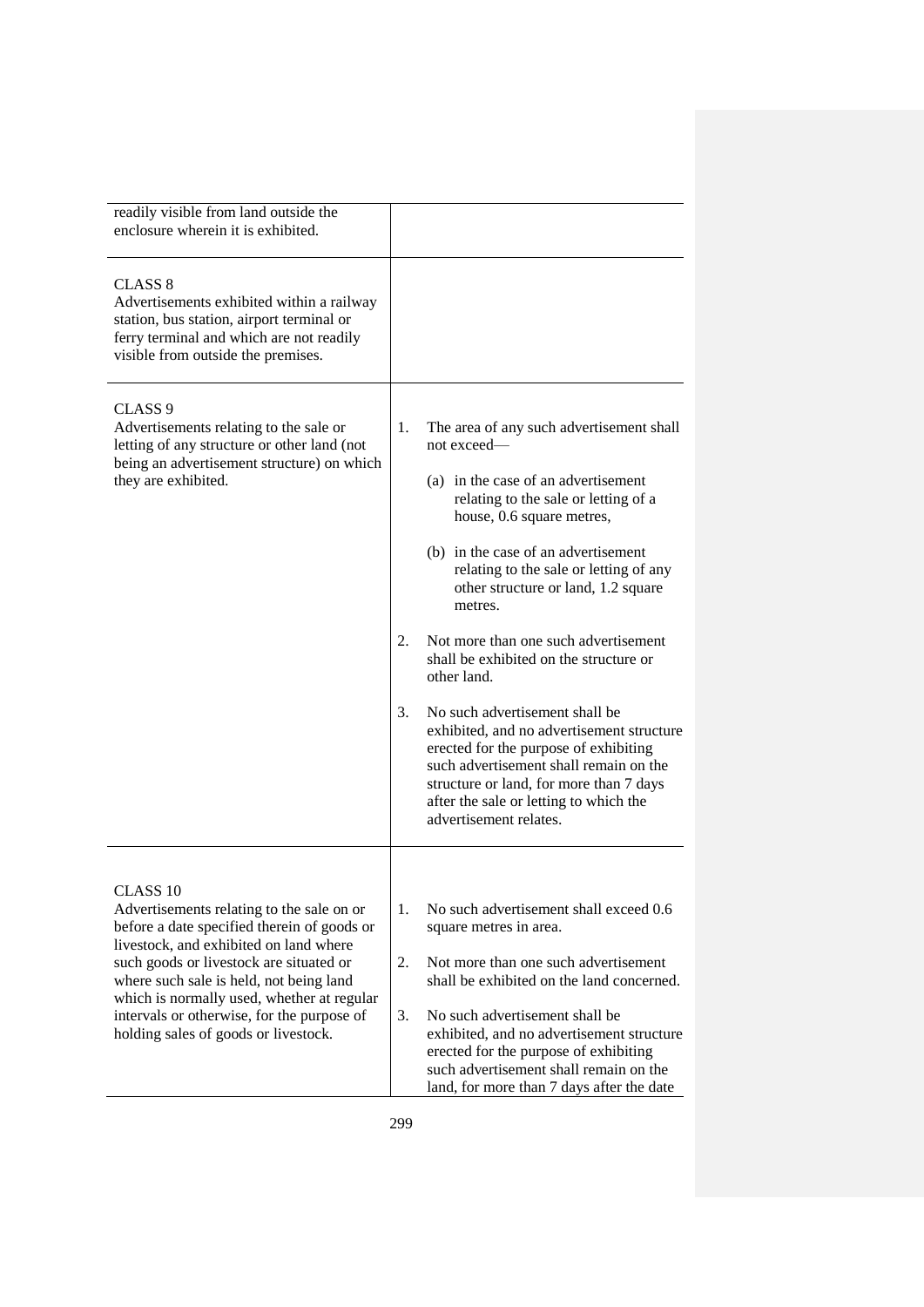|                                                                                                                                                                                                                                                                                                                       | specified.                                                                                                                                                                                                                                                                                                                                                                                                                                                                                                                                                                                                                                                                                                                                     |  |
|-----------------------------------------------------------------------------------------------------------------------------------------------------------------------------------------------------------------------------------------------------------------------------------------------------------------------|------------------------------------------------------------------------------------------------------------------------------------------------------------------------------------------------------------------------------------------------------------------------------------------------------------------------------------------------------------------------------------------------------------------------------------------------------------------------------------------------------------------------------------------------------------------------------------------------------------------------------------------------------------------------------------------------------------------------------------------------|--|
| CLASS <sub>11</sub><br>Advertisements relating to the carrying out<br>of building or similar works on the land on<br>which they are exhibited, not being land<br>which is normally used, whether at regular<br>intervals or otherwise, for the purpose of<br>carrying out such works.                                 | Where only one advertisement is<br>1.<br>exhibited, such advertisement shall not<br>exceed 3.5 square metres in area and<br>shall not be exhibited more than 6 metres<br>above ground level.<br>2.<br>Where more than one advertisement is<br>exhibited, no such advertisement shall<br>exceed 0.6 square metres in area, the<br>total area of such advertisements shall<br>not exceed 3.5 square metres and no<br>such advertisement shall be exhibited<br>more than 4 metres above ground level.<br>No such advertisement shall be<br>3.<br>exhibited, and no advertisement structure<br>erected for the purpose of exhibiting<br>such advertisement shall remain on the<br>land, for more than 7 days after the<br>completion of the works. |  |
| CLASS <sub>12</sub><br>Advertisements for the purposes of<br>announcement or direction or warning<br>exhibited by a statutory undertaker in<br>relation to the operation of the statutory<br>undertaking.                                                                                                             |                                                                                                                                                                                                                                                                                                                                                                                                                                                                                                                                                                                                                                                                                                                                                |  |
| CLASS <sub>13</sub><br>Advertisements for the purposes of<br>identification, direction or warning with<br>respect to the land or structures on which<br>they are exhibited.                                                                                                                                           | No such advertisement shall exceed 0.3<br>square metres in area.                                                                                                                                                                                                                                                                                                                                                                                                                                                                                                                                                                                                                                                                               |  |
| CLASS <sub>14</sub><br>Advertisements relating to an election to<br>the office of President of Ireland, an<br>election of members of Dáil Éireann, the<br>Parliament of the European Communities,<br>a local authority or Údarás na Gaeltachta,<br>or a referendum within the meaning of the<br>Referendum Act, 1994. | No such advertisement shall be exhibited, and<br>no advertisement structure erected for the<br>purpose of exhibiting such advertisement<br>shall be left in place, for more than 7 days<br>after the date of the election or referendum to<br>which the advertisement relates.                                                                                                                                                                                                                                                                                                                                                                                                                                                                 |  |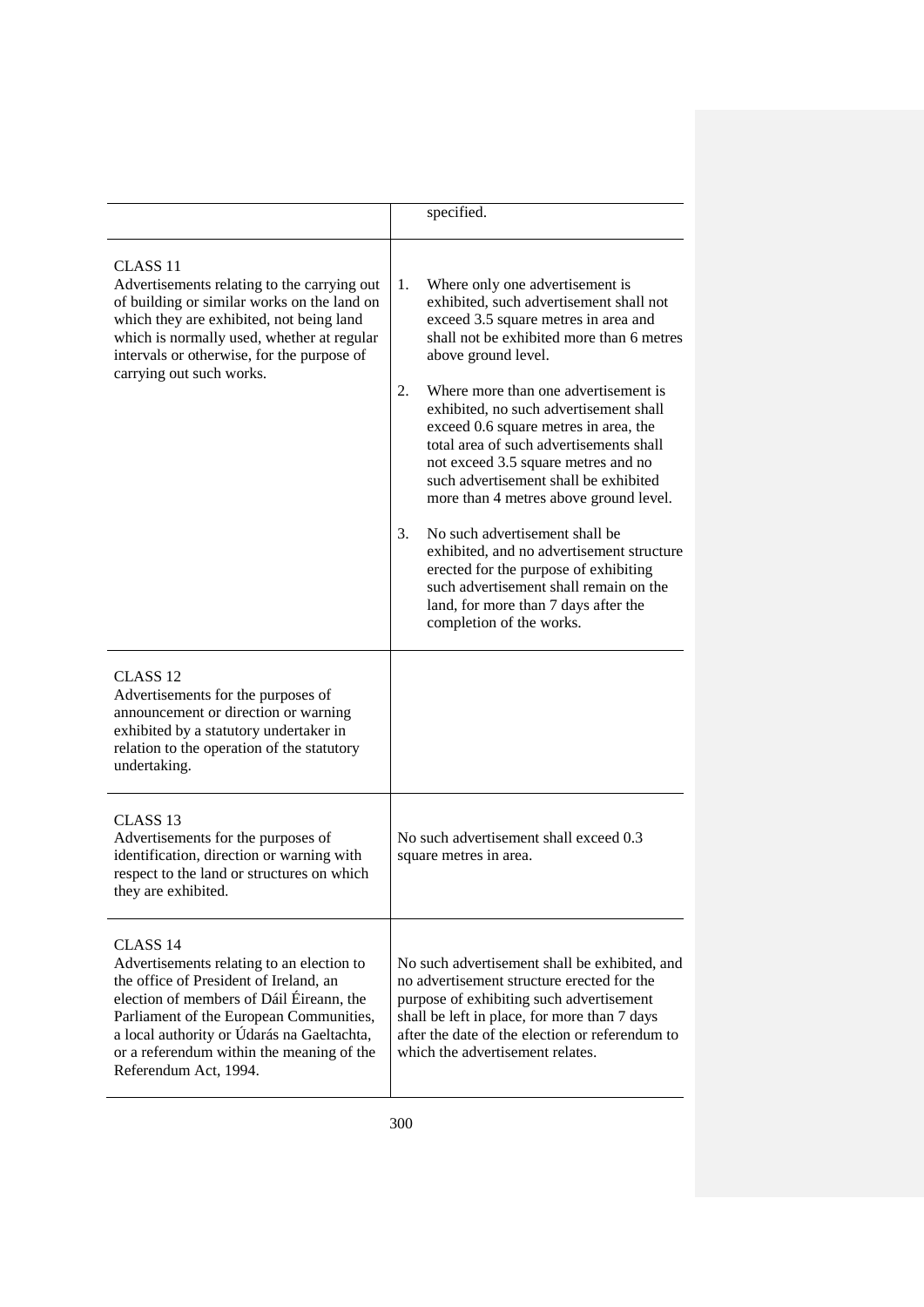| CLASS <sub>15</sub><br>Advertisements required to be exhibited by<br>or under any enactment, including<br>advertisements the exhibition of which is<br>so required as a condition of the valid<br>exercise of any power, or proper<br>performance of any function, given or<br>imposed by such enactment, or for<br>compliance with any procedure prescribed<br>by or under any enactment.                                                                             |                                                                                                                                                                                                                                                                                                                                                                                                                                                                                                                                                                                                            |
|------------------------------------------------------------------------------------------------------------------------------------------------------------------------------------------------------------------------------------------------------------------------------------------------------------------------------------------------------------------------------------------------------------------------------------------------------------------------|------------------------------------------------------------------------------------------------------------------------------------------------------------------------------------------------------------------------------------------------------------------------------------------------------------------------------------------------------------------------------------------------------------------------------------------------------------------------------------------------------------------------------------------------------------------------------------------------------------|
| CLASS <sub>16</sub><br>Advertisements other than advertisements<br>specified in class 17 of this Part of this<br>Schedule, announcing any local event of a<br>religious, cultural, educational, political,<br>social, recreational or sporting character,<br>and advertisements relating to any<br>temporary matter in connection with any<br>local event of such a character, not in<br>either case being an event promoted or<br>carried on for commercial purposes. | No such advertisement shall exceed 1.2<br>1.<br>square metres in area.<br>No such advertisement shall be exhibited<br>2.<br>more than 2.5 metres above ground level<br>or be glued, pasted or otherwise affixed<br>to any structure other than an<br>advertisement structure.<br>No such advertisement shall be<br>3.<br>exhibited, and no advertisement structure<br>erected for the purpose of exhibiting<br>such advertisement shall be left in place,<br>for more than 7 days after the conclusion<br>of the event or matter to which it relates.                                                      |
| <b>CLASS 16A</b><br>Advertisements other than advertisements<br>specified in Class 16 of this Part of this<br>Schedule, announcing any local event<br>promoted or carried on for commercial<br>purposes.                                                                                                                                                                                                                                                               | No such advertisement shall exceed 1.2<br>1.<br>square metres in area.<br>No such advertisement shall be exhibited<br>2.<br>more than 2.5 metres above ground level<br>or be glued, pasted or otherwise be<br>affixed to any structure other than an<br>advertisement structure.<br>3.<br>No such advertisement shall be<br>exhibited, and no advertisement structure<br>erected for the purpose of exhibiting<br>such advertisement shall be left in place<br>for more than 7 days prior to the date of<br>the event or for more than 3 days after<br>the conclusion of the event to which it<br>relates. |